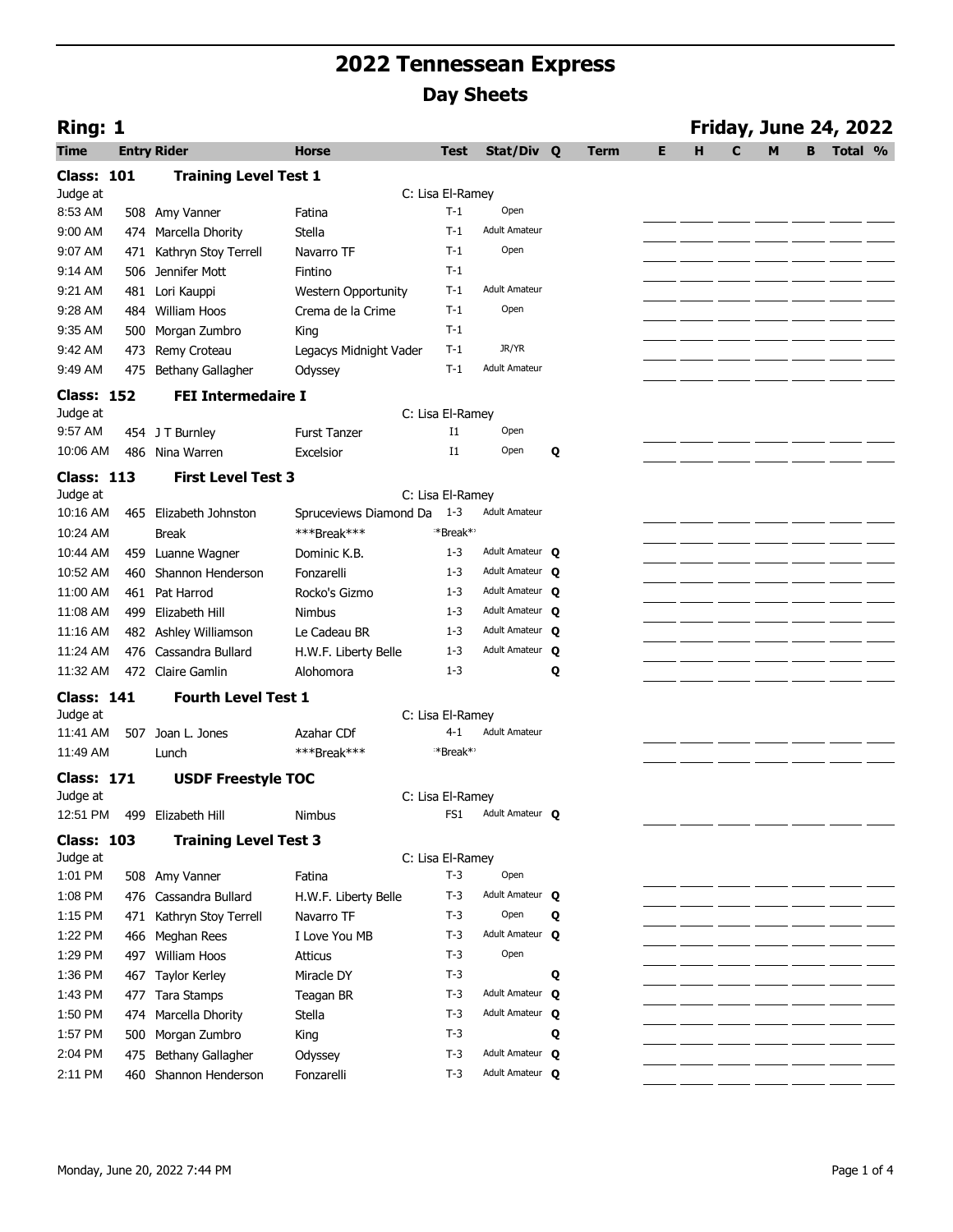| Ring: 1    |                             |              |                  |                      |             |    |   |   |   |   | <b>Friday, June 24, 2022</b> |  |
|------------|-----------------------------|--------------|------------------|----------------------|-------------|----|---|---|---|---|------------------------------|--|
| Time       | <b>Entry Rider</b>          | <b>Horse</b> | <b>Test</b>      | Stat/Div Q           | <b>Term</b> | E. | H | C | M | B | Total %                      |  |
| Class: 142 | <b>Fourth Level Test 2</b>  |              |                  |                      |             |    |   |   |   |   |                              |  |
| Judge at   |                             |              | C: Lisa El-Ramey |                      |             |    |   |   |   |   |                              |  |
| 2:19 PM    | 462 Susan Stephens          | Rohan        | $4 - 2$          | <b>Adult Amateur</b> |             |    |   |   |   |   |                              |  |
| Class: 196 | Materiale 4 & 5yr old Mares |              |                  |                      |             |    |   |   |   |   |                              |  |
| Judge at   |                             |              | C: Lisa El-Ramey |                      |             |    |   |   |   |   |                              |  |
| 2:26 PM    | 508 Amy Vanner              | Fatina       | <b>MAT</b>       | Open                 |             |    |   |   |   |   |                              |  |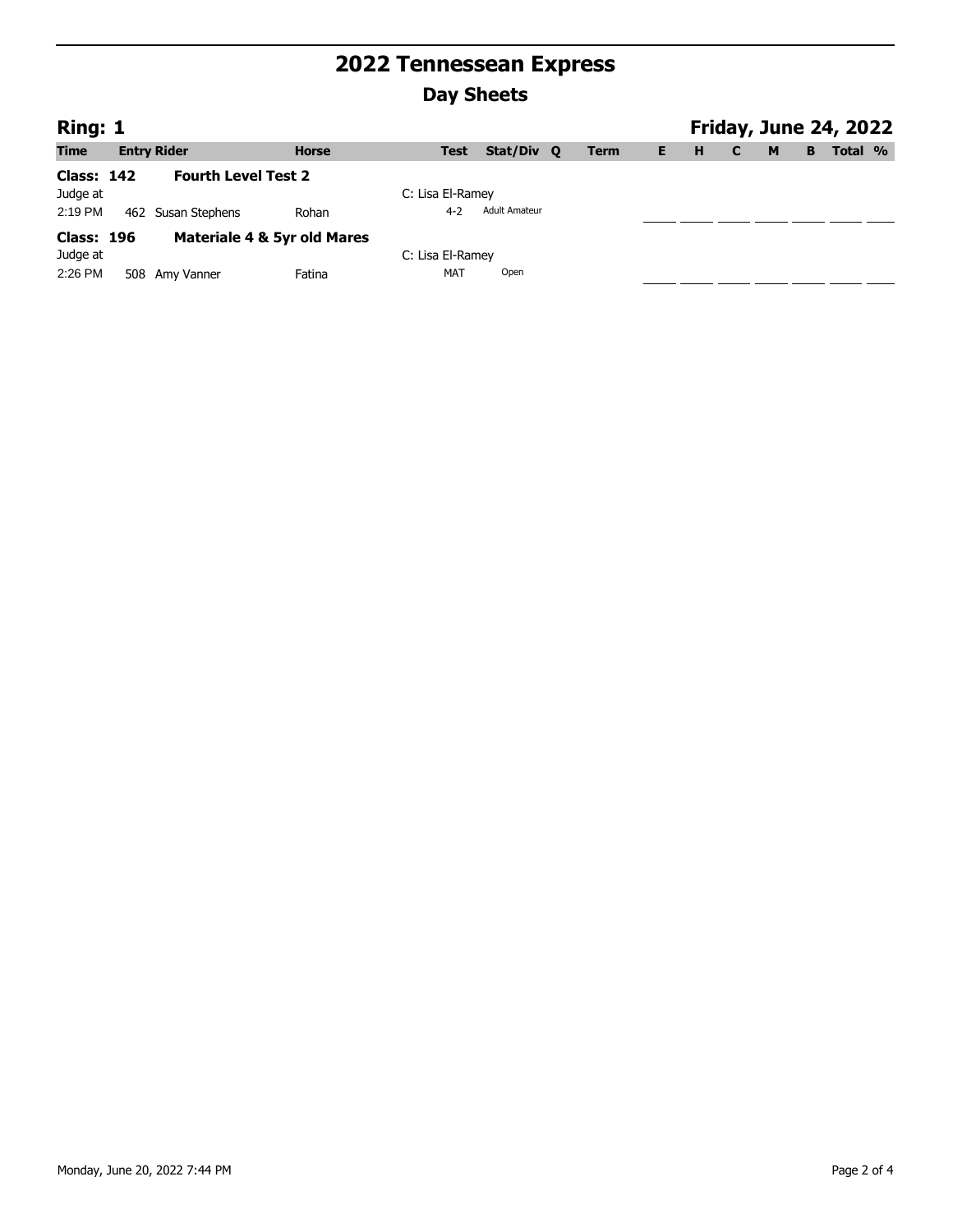| Ring: 2           |     |                                       |                            |                      |                        |   |             |   |   |   |   |   | <b>Friday, June 24, 2022</b> |  |
|-------------------|-----|---------------------------------------|----------------------------|----------------------|------------------------|---|-------------|---|---|---|---|---|------------------------------|--|
| <b>Time</b>       |     | <b>Entry Rider</b>                    | <b>Horse</b>               | <b>Test</b>          | Stat/Div Q             |   | <b>Term</b> | E | H | C | M | B | Total %                      |  |
| <b>Class: 131</b> |     | <b>Third Level Test 1</b>             |                            |                      |                        |   |             |   |   |   |   |   |                              |  |
| Judge at          |     |                                       |                            | C: Dot Demis         |                        |   |             |   |   |   |   |   |                              |  |
| 9:00 AM           |     | 495 Laura Wayman                      | Dramiro                    | $3 - 1$              | <b>Adult Amateur</b>   |   |             |   |   |   |   |   |                              |  |
| 9:08 AM           | 498 | Elizabeth Hill                        | Cairo                      | $3 - 1$              | <b>Adult Amateur</b>   |   |             |   |   |   |   |   |                              |  |
| 9:16 AM           | 470 | Kristi Yates                          | De Bussey MF               | $3-1$                | <b>Adult Amateur</b>   |   |             |   |   |   |   |   |                              |  |
| <b>Class: 151</b> |     | <b>FEI Prix St Georges</b>            |                            |                      |                        |   |             |   |   |   |   |   |                              |  |
| Judge at          |     |                                       |                            | C: Dot Demis         |                        |   |             |   |   |   |   |   |                              |  |
| $9:25$ AM         |     | 483 Nelson Long                       | Dream Chaser               | PSG                  | Adult Amateur <b>Q</b> |   |             |   |   |   |   |   |                              |  |
| 9:34 AM           | 468 | Sarah Baggette                        | Fliegan                    | PSG                  | Adult Amateur O        |   |             |   |   |   |   |   |                              |  |
| <b>Class: 111</b> |     | <b>First Level Test 1</b>             |                            |                      |                        |   |             |   |   |   |   |   |                              |  |
| Judge at          |     |                                       |                            | C: Dot Demis         |                        |   |             |   |   |   |   |   |                              |  |
| 9:44 AM           | 457 | Logan Warden                          | Javier                     | $1 - 1$              | JR/YR                  |   |             |   |   |   |   |   |                              |  |
| 9:51 AM           | 496 | Elaine Blount                         | Heisman                    | $1 - 1$              | <b>Adult Amateur</b>   |   |             |   |   |   |   |   |                              |  |
| <b>Class: 154</b> |     | <b>FEI Grand Prix</b>                 |                            |                      |                        |   |             |   |   |   |   |   |                              |  |
| Judge at          |     |                                       |                            | C: Dot Demis         |                        |   |             |   |   |   |   |   |                              |  |
| 9:59 AM           | 469 | Cathie Fergus-Watson                  | Levitate                   | GP                   | Open                   |   |             |   |   |   |   |   |                              |  |
| 10:08 AM          |     | 451 Amanda Bailey                     | Ouemaito                   | GP                   | Open                   | Q |             |   |   |   |   |   |                              |  |
| 10:17 AM          |     | <b>Break</b>                          | ***Break***                | *Break**             |                        |   |             |   |   |   |   |   |                              |  |
| 10:37 AM          |     | 456 Anne Forby                        | Donner Prince              | GP                   | Adult Amateur <b>Q</b> |   |             |   |   |   |   |   |                              |  |
| <b>Class: 102</b> |     | <b>Training Level Test 2</b>          |                            |                      |                        |   |             |   |   |   |   |   |                              |  |
| Judge at          |     |                                       |                            | C: Dot Demis         |                        |   |             |   |   |   |   |   |                              |  |
| 10:47 AM          |     | 506 Jennifer Mott                     | Fintino                    | $T-2$                |                        |   |             |   |   |   |   |   |                              |  |
| 10:54 AM          | 500 | Morgan Zumbro                         | King                       | $T-2$                |                        |   |             |   |   |   |   |   |                              |  |
| 11:02 AM          |     | 474 Marcella Dhority                  | Stella                     | $T-2$                | <b>Adult Amateur</b>   |   |             |   |   |   |   |   |                              |  |
| 11:09 AM          | 481 | Lori Kauppi                           | <b>Western Opportunity</b> | $T-2$                | <b>Adult Amateur</b>   |   |             |   |   |   |   |   |                              |  |
| 11:17 AM          | 508 | Amy Vanner                            | Fatina                     | $T-2$                | Open                   |   |             |   |   |   |   |   |                              |  |
| <b>Class: 123</b> |     | <b>Second Level Test 3</b>            |                            |                      |                        |   |             |   |   |   |   |   |                              |  |
| Judge at          |     |                                       |                            | C: Dot Demis         |                        |   |             |   |   |   |   |   |                              |  |
| 11:24 AM          |     | 452 Wren Burnley                      | Pianissimo                 | $2 - 3$              | Open                   |   |             |   |   |   |   |   |                              |  |
| 11:32 AM          | 479 | Kathryn Stoy Terrell                  | Penelope Pitstop HF        | $2 - 3$              | Open                   | Q |             |   |   |   |   |   |                              |  |
| 11:40 AM          | 463 | Sonja Ramey                           | Gocha Stripes King         | $2 - 3$              | <b>Adult Amateur</b>   |   |             |   |   |   |   |   |                              |  |
| 11:48 AM          |     | 459 Luanne Wagner                     | Dominic K.B.               | $2 - 3$              | Adult Amateur Q        |   |             |   |   |   |   |   |                              |  |
| 11:56 AM          |     | 465 Elizabeth Johnston                | Spruceviews Diamond Da     | $2 - 3$              | Adult Amateur O        |   |             |   |   |   |   |   |                              |  |
| 12:04 PM          |     | Lunch                                 | ***Break***                | *Break* <sup>*</sup> |                        |   |             |   |   |   |   |   |                              |  |
| Class: 13         |     | <b>USDF introductory Level Test C</b> |                            |                      |                        |   |             |   |   |   |   |   |                              |  |
| Judge at          |     |                                       |                            | C: Dot Demis         |                        |   |             |   |   |   |   |   |                              |  |
| 1:06 PM           |     | 473 Remy Croteau                      | Legacys Midnight Vader     | ILC                  | JR/YR                  |   |             |   |   |   |   |   |                              |  |
| <b>Class: 133</b> |     | <b>Third Level Test 3</b>             |                            |                      |                        |   |             |   |   |   |   |   |                              |  |
| Judge at          |     |                                       |                            | C: Dot Demis         |                        |   |             |   |   |   |   |   |                              |  |
| 1:13 PM           |     | 464 Bethany Gallagher                 | Lloyds Legacy              | $3 - 3$              | Adult Amateur <b>Q</b> |   |             |   |   |   |   |   |                              |  |
| 1:21 PM           |     | 453 Kaye Simmons                      | Rhodora Htf                | $3 - 3$              | Adult Amateur <b>Q</b> |   |             |   |   |   |   |   |                              |  |
| 1:29 PM           |     | 458 Molly Bronaugh                    | Fortissimo                 | $3 - 3$              | Adult Amateur <b>Q</b> |   |             |   |   |   |   |   |                              |  |
| 1:37 PM           |     | 455 Jana Henry                        | Velando                    | $3 - 3$              | Adult Amateur O        |   |             |   |   |   |   |   |                              |  |
| 1:45 PM           |     | 480 Tawny Williamson                  | Ivy League Kf              | $3 - 3$              | Open                   | Q |             |   |   |   |   |   |                              |  |
| 1:53 PM           |     | 478 Jennifer Hogan                    | Gratitude                  | $3 - 3$              | Open                   |   |             |   |   |   |   |   |                              |  |
| 2:01 PM           |     | 498 Elizabeth Hill                    | Cairo                      | $3 - 3$              | Adult Amateur Q        |   |             |   |   |   |   |   |                              |  |